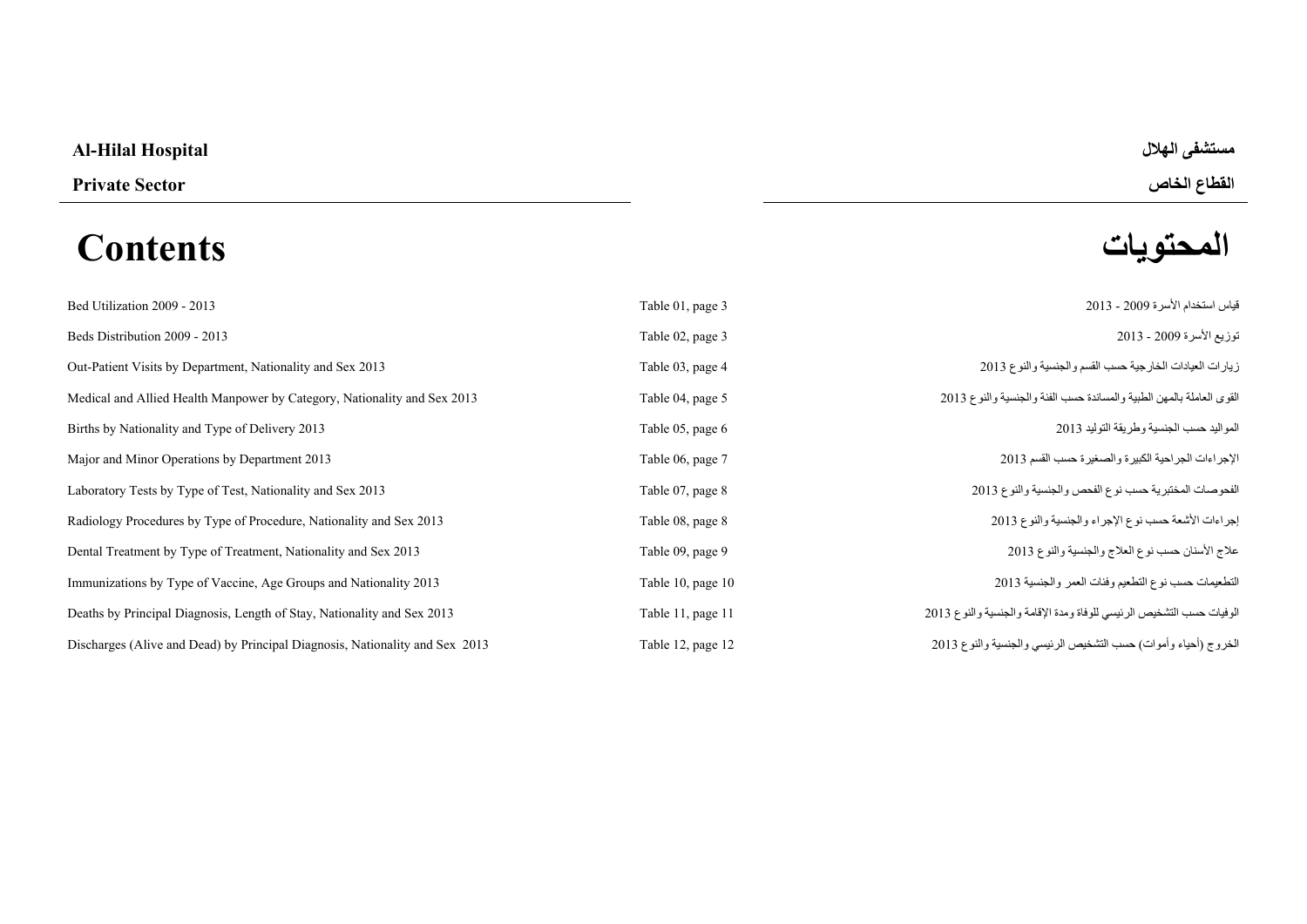#### **قياس استخدام األسرة 2009 - 2013 Bed Utilization 2009 - 2013 جدول 01 Table**

<span id="page-1-0"></span>

| <b>Description</b>      | 2013   | 2012   | 2011   | 2010   | 2009   | البيان                  |
|-------------------------|--------|--------|--------|--------|--------|-------------------------|
| Total admissions        | 2,981  | 3,010  | 2,979  | 2,689  | 2,172  | إجمالي الدخول           |
| Total discharges        | 2,986  | 3,008  | 2,983  | 2,680  | 2,171  | إجمالي الخروج           |
| Number of beds          | 32     | 45     | 45     | 45     | 45     | عدد الأسرة              |
| Bed days available      | 11,680 | 16,470 | 16,425 | 16,425 | 16,425 | أيام الأسرة             |
| Patient days-overnight  | 7,248  | 7,348  | 7,767  | 8,288  | 6,202  | أيام المرضىي            |
| Patients days < 1 day   | 672    | 271    | 747    | 293    | 400    | أيام المرضىي أقل من يوم |
| Total patients days     | 7,920  | 7,619  | 8,514  | 8,581  | 6,602  | جملة أيام المرضى        |
| Bed occupancy rate      | 67.8   | 46.3   | 51.8   | 52.2   | 40.2   | معدل أشغال السرير       |
| Turnover rate           | 93.3   | 66.8   | 66.3   | 59.6   | 48.2   | معدل دوران السرير       |
| Turnover interval       | 1.3    | 2.9    | 2.7    | 2.9    | 4.5    | فترة فراغ السرير        |
| Average daily admission | 8.2    | 8.2    | 8.2    | 7.4    | 6.0    | متوسط الدخول اليومي     |
| Average daily discharge | 8.2    | 8.2    | 8.2    | 7.3    | 5.9    | متوسط الخروج اليومي     |
| Average length of stay  | 2.7    | 2.5    | 2.9    | 3.2    | 3.0    | متوسط مدة الأقامة       |

#### **Beds Distribution 2009 - 2013 جدول 02 Table توزيع األسرة 2009 - 2013**

| <b>Service</b>                    | 2013            | 2012 | 2011 | 2010 | 2009            | الخدمة                                             |
|-----------------------------------|-----------------|------|------|------|-----------------|----------------------------------------------------|
| Private Ward (VIP)                | 6               |      |      |      |                 |                                                    |
| Intensive Care Unit               | 3               |      | 3    |      | 3               | الجناح الخاص<br>وحدة العناية القصوي                |
| Medical / Surgical                | 18 <sub>1</sub> | 32   | 32   | 32   | 32 <sub>1</sub> | الباطنية / الجراحة                                 |
| Obstetrics / Gynecology           | 5               | 8    | 8    |      | 8               | أمراض النساء والولادة                              |
| <b>Total</b>                      | 32              | 45   | 45   | 45   | 45              | الحملة                                             |
| Neonatal / Special Care Baby Unit |                 |      |      |      |                 | الأجنة المبكر ة / و حدة العناية الخاصىة بالمو اليد |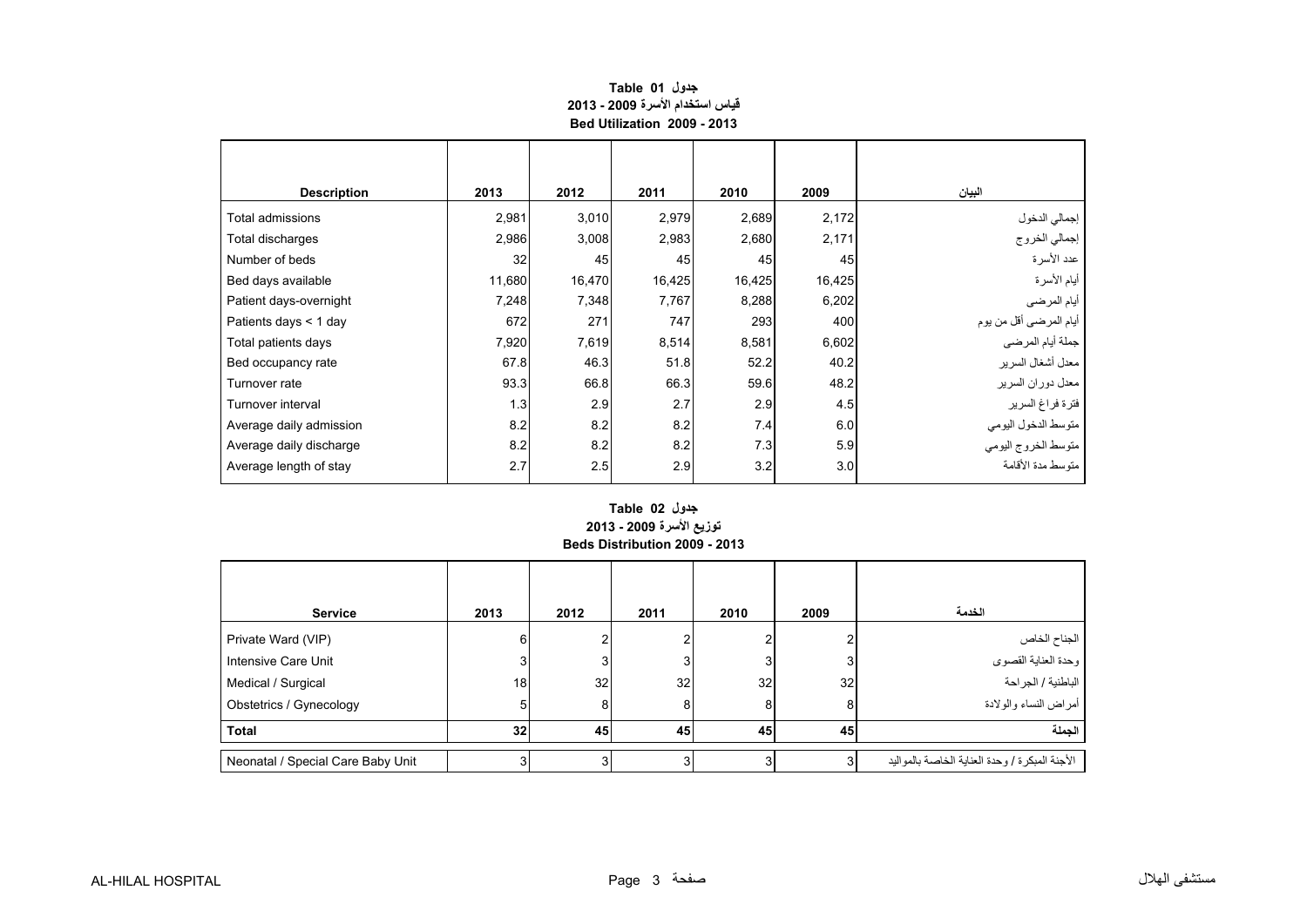<span id="page-2-0"></span>

|                             | الجملة<br><b>Total</b> |        |             | Non-Bahraini |        | غير بحرين <i>ي</i> | <b>Bahraini</b> |        | بحريني      |                       |
|-----------------------------|------------------------|--------|-------------|--------------|--------|--------------------|-----------------|--------|-------------|-----------------------|
|                             |                        |        |             |              |        |                    |                 |        |             |                       |
|                             | الجملة                 | أنشى   | نكر         | الجملة       | أننى   | ذكر                | الجملة          | أننى   | ذكر         |                       |
| <b>Department</b>           | <b>Total</b>           | Female | <b>Male</b> | <b>Total</b> | Female | Male               | Total           | Female | <b>Male</b> | القسم                 |
| Accident & Emergency Clinic | 12,443                 | 5,545  | 6,898       | 4,885        | 1,533  | 3,352              | 7,558           | 4,012  | 3,546       | عيادة الطوارئ         |
| <b>General Practice</b>     | 9,590                  | 3,171  | 6,419       | 6,108        | 979    | 5,129              | 3,482           | 2,192  | 1,290       | الطب العام            |
| Dental                      | 27,390                 | 13,345 | 14,045      | 11,509       | 4,955  | 6,554              | 15,881          | 8,390  | 7,491       | الأسنان               |
| Medical                     |                        | 9,301  | 19,718      |              | 5,337  | 15,231             | 8,451           | 3,964  |             | الأمراض الباطنية      |
|                             | 29,019                 |        |             | 20,568       |        |                    |                 |        | 4,487       |                       |
| Obstetrics & Gynecology     | 28,362                 | 28,362 | <b>NA</b>   | 19,369       | 19,369 | <b>NA</b>          | 8,993           | 8,993  | <b>NA</b>   | أمراض النساء والولادة |
| Paediatrics                 | 22,972                 | 10,666 | 12,306      | 13,957       | 6,562  | 7,395              | 9,015           | 4,104  | 4,911       | أمراض الأطفال         |
| Surgical                    | 7,957                  | 2,370  | 5,587       | 4,416        | 1,008  | 3,408              | 3,541           | 1,362  | 2,179       | الجراحة               |
| Orthodentic                 | 1,705                  | 1,288  | 417         | 631          | 432    | 199                | 1,074           | 856    | 218         | تقويم الأسنان         |
| Orthopedics                 | 19,749                 | 7,648  | 12,101      | 9,791        | 2,688  | 7,103              | 9,958           | 4,960  | 4,998       | العظام والكسور        |
| Ear, Nose & Throat          | 12,695                 | 5,397  | 7,298       | 6,460        | 2,222  | 4,238              | 6,235           | 3,175  | 3,060       | أنف وأذن وحنجرة       |
| Ophthalmology               | 10,548                 | 3,573  | 6,975       | 7,592        | 2,155  | 5,437              | 2,956           | 1,418  | 1,538       | العيون                |
| Urology                     | 5,867                  | 996    | 4,871       | 3,930        | 475    | 3,455              | 1,937           | 521    | 1,416       | المسالك البولية       |
| Dermatology                 | 6,131                  | 2,410  | 3,721       | 4,225        | 1,507  | 2,718              | 1,906           | 903    | 1,003       | الأمراض الجلدية       |
| Cardiology                  | 1,105                  | 249    | 856         | 868          | 144    | 724                | 237             | 105    | 132         | أمراض القلب           |
| <b>Total</b>                | 195,533                | 94,321 | 101,212     | 114,309      | 49,366 | 64,943             | 81,224          | 44,955 | 36,269      | الجملة                |

#### **جدول 03 Table زيارات العيادات الخارجية حسب القسم والجنسية والنوع <sup>2013</sup> Out-Patient Visits by Department, Nationality and Sex 2013**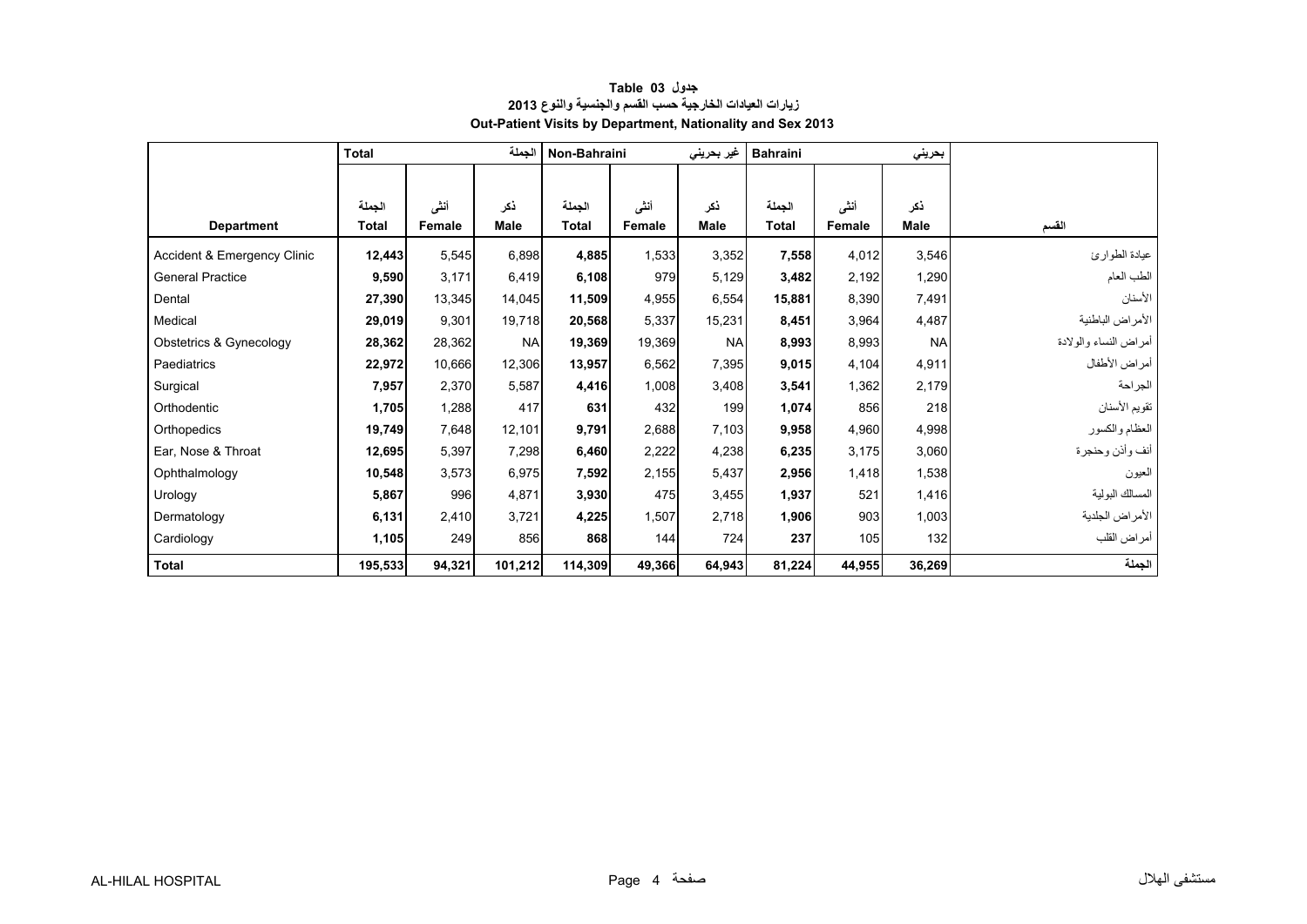#### **جدول 04 Table القوى العاملة بالمھن الطبية والمساندة حسب الفئة والجنسية والنوع <sup>2013</sup> Medical and Allied Health Manpower by Category, Nationality and Sex 2013**

<span id="page-3-0"></span>

|                                                         | <b>Total</b> | الجملة         |             | Non-Bahraini    |        | Bahraini  غیر بحرینی |              |        | بحريني |                                          |
|---------------------------------------------------------|--------------|----------------|-------------|-----------------|--------|----------------------|--------------|--------|--------|------------------------------------------|
|                                                         |              |                |             |                 |        |                      |              |        |        |                                          |
|                                                         | لجملة        | انتے           | نكر         | لحملة           | أنشى   | ذكر                  | الجملة       | أنشى   | ذكر    |                                          |
| Category                                                | <b>Total</b> | Female         | <b>Male</b> | <b>Total</b>    | Female | Male                 | <b>Total</b> | Female | Male   | الفنة                                    |
| Physicians                                              | 39           | 12             | 27          | 36 <sup>1</sup> | 11     | 25                   |              |        |        | الأطباء                                  |
| Dentists                                                |              |                |             |                 | 3      |                      |              |        |        | أطباء الأسنان                            |
| <b>Pharmacists &amp; Technicians</b>                    |              |                | 6           |                 |        |                      |              |        |        | الصيادلة وفنيو صيدلة                     |
| Nurses *                                                | 65           | 61             |             | 63              | 59     |                      |              | 2      |        | الممرضين *                               |
| Laboratory Technologists & Technicians                  |              |                |             |                 |        |                      |              |        |        | محللو وفنيو مختبر                        |
| Radiographers & Technicians                             |              |                |             |                 |        |                      |              |        |        | مصورو وفنيو أشعة                         |
| Physiotherapists, Occupational Therapists & Technicians |              | $\overline{2}$ |             |                 | 2      |                      |              |        |        | ۔۔۔۔۔۔۔۔۔<br>فنيو علاج طبيعي وتأهيل مھني |

\* Nurses excluding practical nurses and other grades below staff nurse . . األقل والفئات العمليين الممرضين يشمل ال العدد : الممرضين\*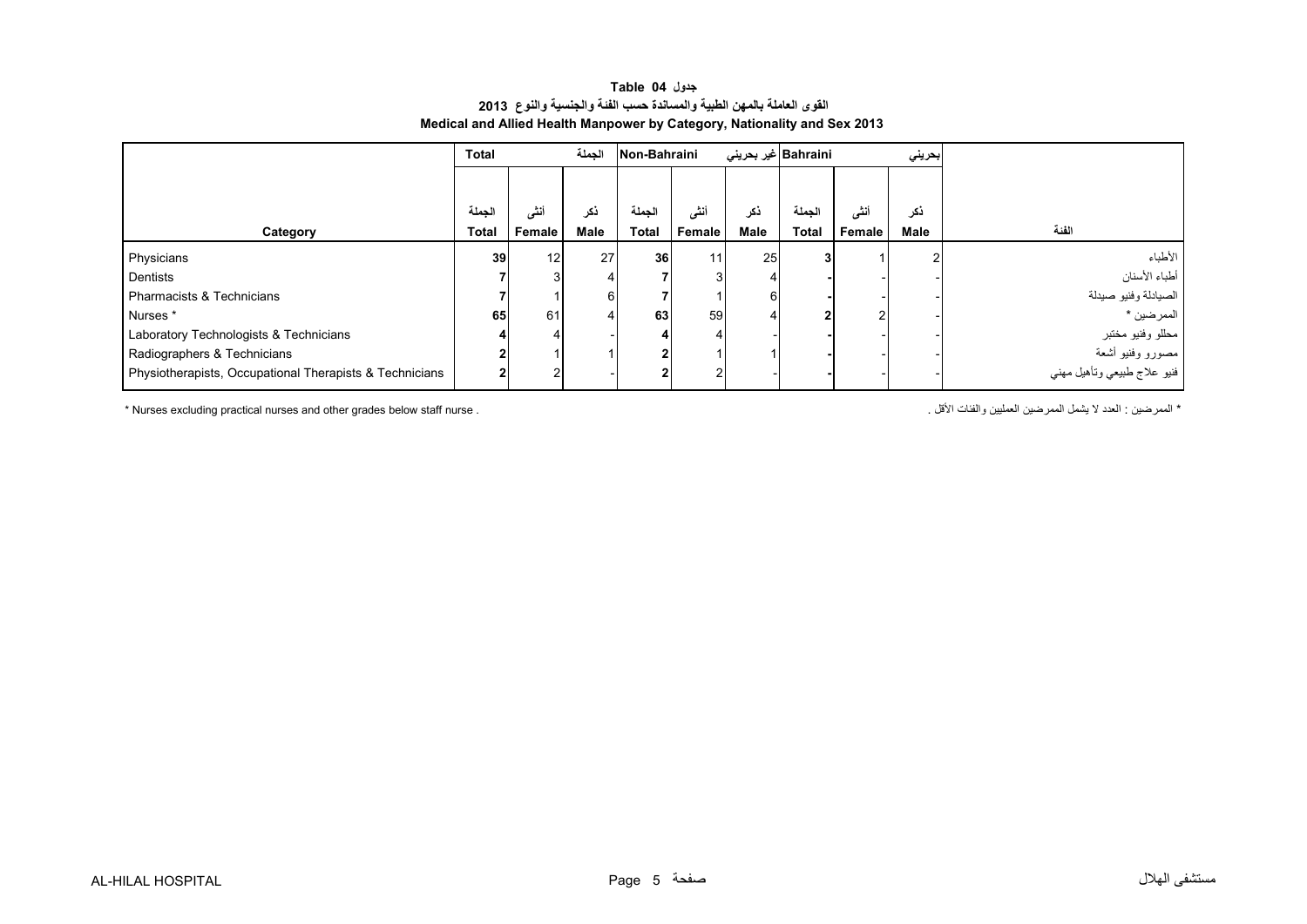<span id="page-4-0"></span>

|                           |               |               |                   | <b>Live Births</b>   |               |                      |               |                                             |
|---------------------------|---------------|---------------|-------------------|----------------------|---------------|----------------------|---------------|---------------------------------------------|
| <b>Births</b>             | جملة          | المواليد      | جملة المواليد     | Premature            | الخدج         | <b>Full Term</b>     | مكتمل         | المواليد                                    |
|                           | المواليد      | الموتى        | الأحياء           | مشوه                 | سليم          | مشوه                 | سليم          |                                             |
| Nationality / type        | <b>Total</b>  | <b>Still</b>  | <b>Total Live</b> | Congenital           | <b>Normal</b> | Congenital           | <b>Normal</b> | الجنسية / طريقة التوليد                     |
| of delivery               | <b>Births</b> | <b>Births</b> | <b>Births</b>     | <b>Abnormalities</b> |               | <b>Abnormalities</b> |               |                                             |
| <b>Bahraini</b>           |               |               |                   |                      |               |                      |               | بحريني                                      |
| Normal Delivery           |               |               |                   |                      |               |                      |               | ولادة طبيعية                                |
| Vertex                    | 19            |               | 19                |                      | 2             |                      |               | رأسي 17                                     |
| <b>Breech</b>             |               |               |                   |                      |               |                      |               | مقعدة -                                     |
|                           |               |               |                   |                      |               |                      |               |                                             |
| <b>Assisted Delivery</b>  |               |               |                   |                      |               |                      |               | ولادة بالمساعدة                             |
| Vacuum                    |               |               |                   |                      |               |                      |               | شفط ا –                                     |
| Forceps                   |               |               |                   |                      |               |                      |               | جفت ا۔                                      |
| Caesarian section         | 33            |               | 33                |                      | 2             |                      |               | قيصرية 31                                   |
| <b>Total Bahraini</b>     | 52            |               | 52                |                      | 4             |                      | 48            |                                             |
| Non-Bahraini              |               |               |                   |                      |               |                      |               | الجملة بحرين <i>ي</i><br>غير بحرين <i>ي</i> |
| Normal Delivery           |               |               |                   |                      |               |                      |               | ولادة طبيعية                                |
| Vertex                    | 96            | 1             | 95                |                      | 4             |                      |               | رأسي 91                                     |
| <b>Breech</b>             |               |               |                   |                      |               |                      |               | مقعدة ا-                                    |
|                           |               |               |                   |                      |               |                      |               |                                             |
| <b>Assisted Delivery</b>  |               |               |                   |                      |               |                      |               | ولادة بالمساعدة                             |
| Vacuum                    | 3             |               | 3                 |                      |               |                      |               | شفط 3                                       |
| Forceps                   |               |               |                   |                      |               |                      |               | جفت ا ۔                                     |
| Caesarian section         | 102           |               | 102               |                      | 6             |                      |               | قيصرية 96                                   |
| <b>Total Non-Bahraini</b> | 201           | 1             | 200               |                      | 10            |                      | 190           | الجملة غير بحرين <i>ي</i>                   |
| <b>Grand Total</b>        | 253           | $\mathbf{1}$  | 252               |                      | 14            |                      | 238           | الجملة الكلية                               |

**جدول 05 Table المواليد حسب الجنسية وطريقة التوليد <sup>2013</sup> Births by Nationality and Type of Delivery 2013**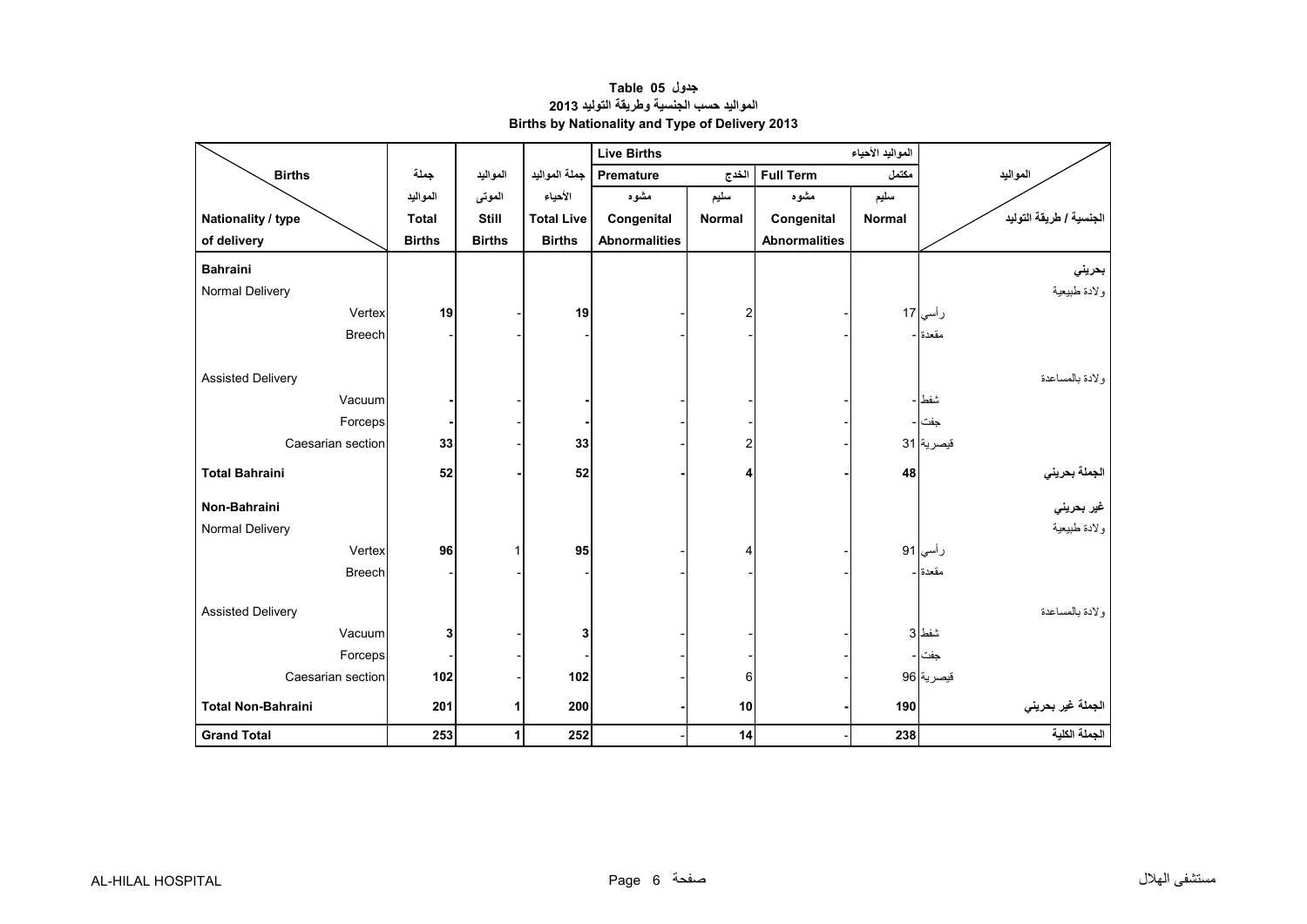<span id="page-5-0"></span>

|                        | <b>Procedure Type</b>  |                       | نوع الإجراء    |                 |
|------------------------|------------------------|-----------------------|----------------|-----------------|
| <b>Department</b>      | الجملة<br><b>Total</b> | صغيرة<br><b>Minor</b> | كبيرة<br>Major | القسم           |
| <b>General Surgery</b> | 243                    | 34                    | 209            | الجز احة العامة |
| Orthopedics & Fracture | 78                     | 48                    | 30             | العظام          |
| Ear, Nose & Throat     | 125                    | 36                    | 89             | أنف وأذن وحنجرة |
| Obstetrics             | 423                    | 7                     | 416            | الو لادة        |
| Endoscopies            | 152                    | 152                   |                | المناظير        |
| Urology                | 285                    | 139                   | 146            | المسالك البولبة |
| <b>Total</b>           | 1,306                  | 416                   | 890            | الحملة          |

#### **اإلجراءات الجراحية الكبيرة <sup>و</sup> الصغيرة حسب القسم <sup>2013</sup> Major and Minor Operations by Department 2013 جدول 19.6 Table**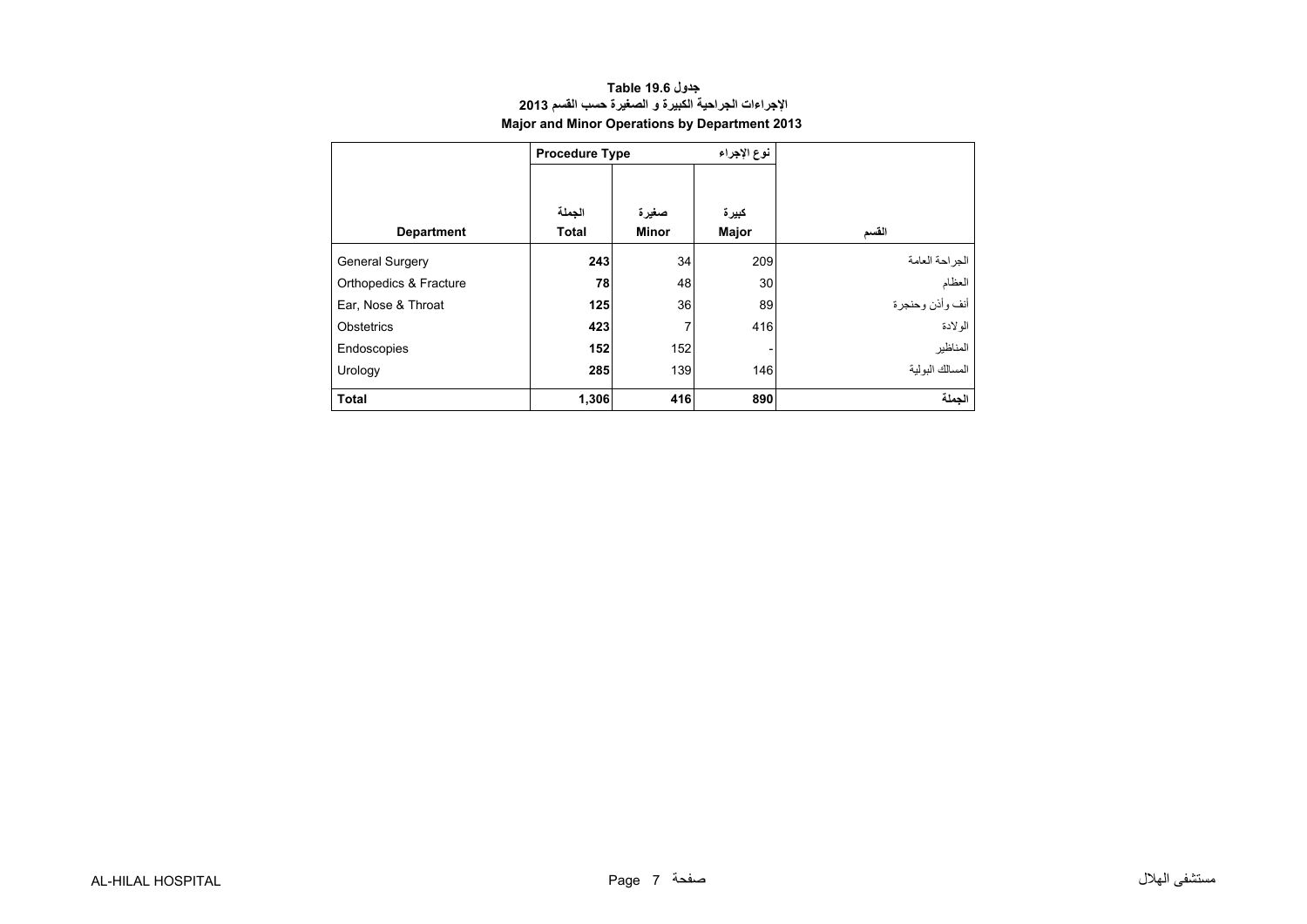<span id="page-6-0"></span>

|                                         | <b>Total</b> |               | الجملة      | Non-Bahraini |        | غیر بحرین <i>ی</i> | <b>Bahraini</b> |        | بحرينى      |                                         |
|-----------------------------------------|--------------|---------------|-------------|--------------|--------|--------------------|-----------------|--------|-------------|-----------------------------------------|
|                                         |              |               |             |              |        |                    |                 |        |             |                                         |
|                                         | الجملة       | أنشى          | ذكر         | الجملة       | أنشى   | ذكر                | الجملة          | أنشى   | ذكر         |                                         |
| <b>Type of Test</b>                     | Total        | <b>Female</b> | <b>Male</b> | Total        | Female | Male               | <b>Total</b>    | Female | <b>Male</b> | نوع الفحص                               |
| Clinical chemistry of blood             | 129,444      | 64,500        | 64,944      | 62,329       | 30,200 | 32,129             | 67,115          | 34,300 | 32,815      | فحص الدم الكيميائي                      |
| Clinical chemistry of other body fluids | 18,630       | 10,492        | 8,138       | 8,986        | 4,975  | 4,011              | 9,644           | 5,517  | 4,127       | الفحوصات الكيميائية لسوائل الجسم الأخرى |
| Chemical function tests                 | 7,620        | 3,311         | 4,309       | 3,285        | 1,476  | 1,809              | 4,335           | 1,835  | 2,500       | الفحوصات الكيميائية الوظيفية            |
| Endocrine function tests & enzymes      | 36,310       | 18,970        | 17,340      | 19,060       | 9,845  | 9,215              | 17,250          | 9,125  | 8,125       | فحو صبات الغدد الصماء و الأنز يمات      |
| Microbiology                            | 9,829        | 4,632         | 5,197       | 5,573        | 2,617  | 2,956              | 4,256           | 2,015  | 2,241       | الفحوصات الميكروبية                     |
| Serology & immunology                   | 24,680       | 13,034        | 11,646      | 10,355       | 5,232  | 5,123              | 14,325          | 7,802  | 6,523       | فحو صبات الأمصيال والمناعة              |
| Mycology & parasitology                 | 8,670        | 4,609         | 4,061       | 3,884        | 1,979  | 1,905              | 4,786           | 2,630  | 2,156       | فحوصات الفطريات والطفيليات              |
| Haematology                             | 34,480       | 18,114        | 16,366      | 12,856       | 6,846  | 6,010              | 21,624          | 11,268 | 10,356      | تحاليل الدم                             |
| Histology/Cytopathology                 | 2,059        | 1,005         | 1,054       | 1,022        | 537    | 485                | 1,037           | 468    | 569         | فحو صبات الأنسجة المجهر ية              |
| Other laboratories tests                | 9,866        | 4,920         | 4,946       | 5,343        | 2,470  | 2,873              | 4,523           | 2,450  | 2,073       | فحوصات مختبرية أخرى                     |
| Total                                   | 281,588      | 143,587       | 138,001     | 132,693      | 66,177 | 66,516             | 148,895         | 77,410 | 71,485      | الجملة                                  |

#### **جدول 07 Table الفحوصات المختبرية حسب نوع الفحص والجنسية والنوع <sup>2013</sup> Laboratory Tests by Type of Test, Nationality and Sex 2013**

| جدول Table 08                                                       |
|---------------------------------------------------------------------|
| إجراءات الأشعة حسب نوع الإجراء والجنسية والنوع 2013                 |
| Radiology Procedures by Type of Procedure, Nationality and Sex 2013 |

|                                 | <b>Total</b> | الحملة |       |        | غیر بحرین <i>ی</i><br>  Non-Bahraini<br><b>Bahraini</b> |             |                 |        | بحريني          |               |
|---------------------------------|--------------|--------|-------|--------|---------------------------------------------------------|-------------|-----------------|--------|-----------------|---------------|
|                                 |              |        |       |        |                                                         |             |                 |        |                 |               |
|                                 | الجملة       | أنشى   | ذكر   | الحملة | أنشى                                                    | ذكر         | الحملة          | أنشى   | ذكر             |               |
| <b>Type of Procedure</b>        | Total        | Female | Male  | Total  | Female                                                  | <b>Male</b> | Total           | Female | <b>Male</b>     | نوع الإجراء   |
| Plain & general radiography     | 14,816       | 4,937  | 9,879 | 8,830  | 2,112                                                   | 6,718       | 5,986           | 2,825  | 3,161           | تصوير عادي    |
| Radiography with contrast media | 51           | 5      | 46    | 34     | 3                                                       | 31          | 17 <sub>1</sub> | 2      | 15 <sub>l</sub> | تصوير بالصبغة |
| <b>Total</b>                    | 14,867       | 4,942  | 9,925 | 8,864  | 2,115                                                   | 6,749       | 6,003           | 2,827  | 3,176           | الحملة        |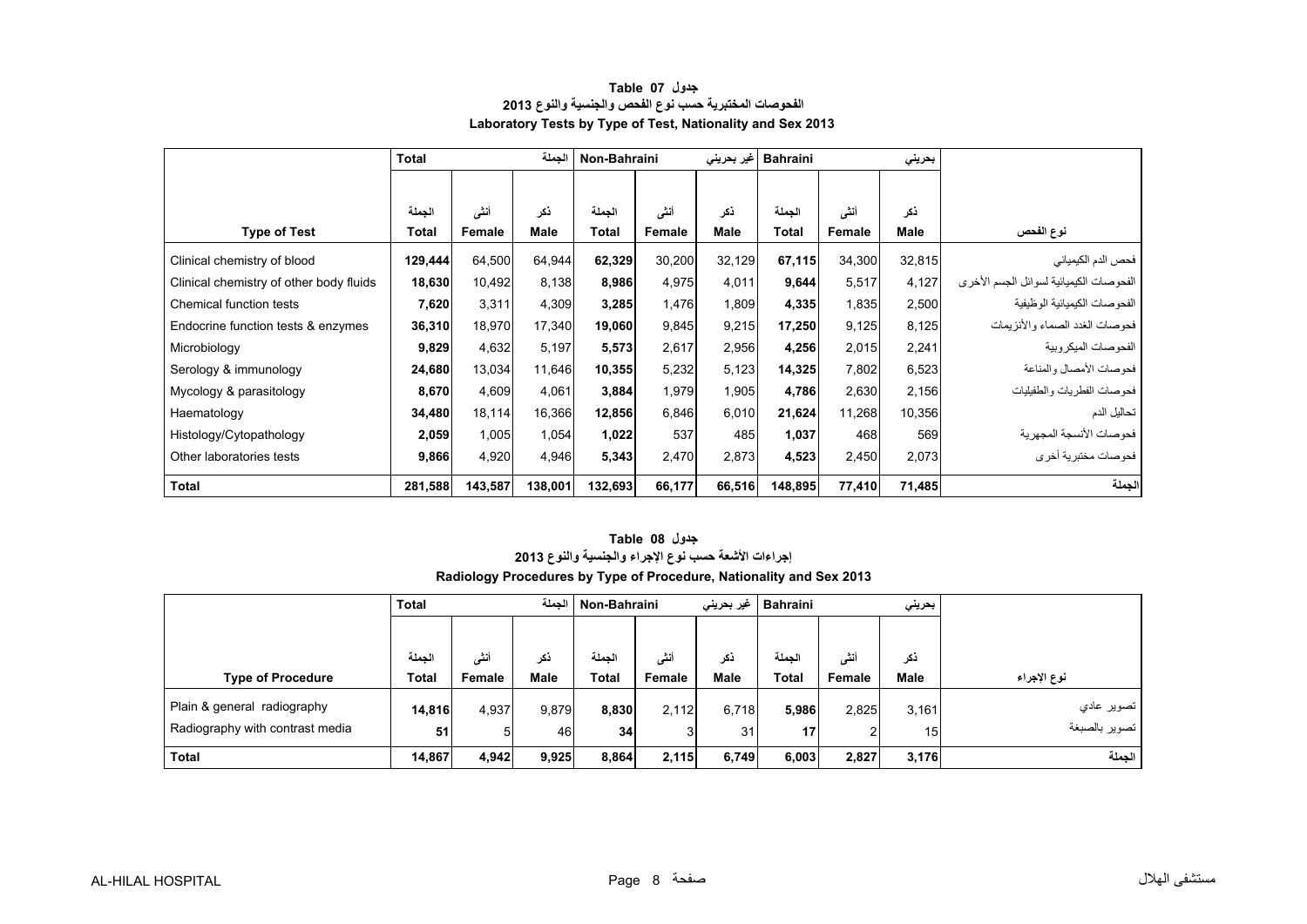<span id="page-7-0"></span>

|                          | <b>Total</b> |        |             | Non-Bahraini الجملة |        | غیر بحرینی  | Bahraini     |        | بحريني |                 |
|--------------------------|--------------|--------|-------------|---------------------|--------|-------------|--------------|--------|--------|-----------------|
|                          |              |        |             |                     |        |             |              |        |        |                 |
|                          | الجملة       | أنشى   | نكر         | الجملة              | أننى   | نكر         | الجملة       | أنشى   | نكر    |                 |
| <b>Type of Treatment</b> | Total        | Female | <b>Male</b> | <b>Total</b>        | Female | <b>Male</b> | <b>Total</b> | Female | Male   | نوع العلاج      |
| General treatment        | 6,316        | 3,026  | 3,290       | 2,246               | 996    | 1,250       | 4,070        | 2,030  | 2,040  | العلاج العام    |
| IGum treatment           | 1,648        | 817    | 831         | 380                 | 167    | 213         | 1,268        | 650    | 618    | علاج اللثة      |
| Nerve                    | 2,348        | 1,203  | 1,145       | 541                 | 273    | 268         | 1,807        | 930    | 877    | علاج الأعصاب    |
| Surgical treatment       | 218          | 118    | 100         | 80                  | 37     | 43          | 138          | 81     | 57     | االعلاج الجراحي |
| Filling                  | 4,201        | 2,235  | 1,966       | 1,111               | 523    | 588         | 3,090        | 1,712  | 1,378  | الحشو           |
| Extraction               | 2,037        | 1,007  | 1,030       | 751                 | 345    | 406         | 1,286        | 662    | 624    | الخلع           |
| Denture                  | 1,827        | 1,026  | 801         | 525                 | 285    | 240         | 1,302        | 741    | 561    | التركيب         |
| <b>Orthodontics</b>      | 1,238        | 989    | 249         | 431                 | 317    | 114         | 807          | 672    | 135    | تقويم الأسنان   |
| <b>Total</b>             | 19,833       | 10,421 | 9,412       | 6,065               | 2,943  | 3,122       | 13,768       | 7,478  | 6,290  | الجملة          |

#### **عالج األسنان حسب نوع العالج والجنسية والنوع <sup>2013</sup> Dental Treatment by Type of Treatment, Nationality and Sex 2013 جدول 09 Table**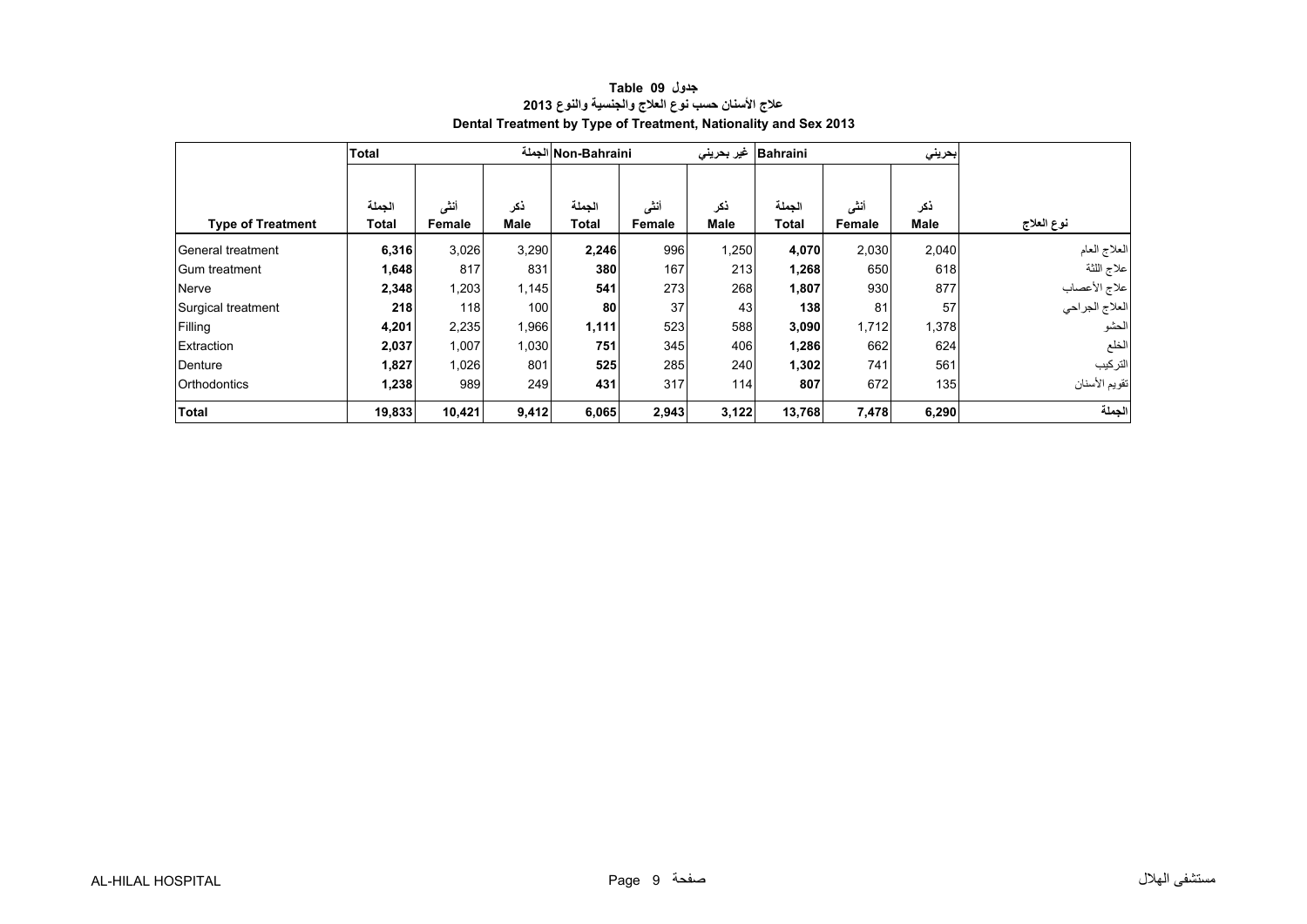<span id="page-8-0"></span>

|              | الجملة          |                 |              |                        |                   |              |                  |                 |              | أقل من سنة      |                 |                            |                                      |
|--------------|-----------------|-----------------|--------------|------------------------|-------------------|--------------|------------------|-----------------|--------------|-----------------|-----------------|----------------------------|--------------------------------------|
|              |                 |                 |              | من سنتين الى خمس سنوات |                   |              | من سنة الى سنتين |                 |              |                 |                 |                            |                                      |
|              | <b>Total</b>    |                 |              | $2 - 5$ years          |                   |              | $1 - 2$ years    |                 |              | Below 1 year    |                 |                            |                                      |
|              |                 |                 |              |                        |                   |              |                  |                 |              |                 |                 |                            |                                      |
| الجملة       |                 |                 | الجملة       |                        |                   | الجملة       |                  |                 | الجملة       |                 |                 |                            |                                      |
|              | غير بحريني      | بحريني          |              | غير بحريني             | بحريني            |              | غير بحريني       | بحريني          |              | غير بحريني      | بحريني          |                            | نوع التطعيم                          |
|              | Non-            |                 |              | Non-                   |                   |              | Non-             |                 |              | Non-            |                 |                            | Type of vaccine                      |
| <b>Total</b> | <b>Bahraini</b> | <b>Bahraini</b> | <b>Total</b> |                        | Bahraini Bahraini | <b>Total</b> | <b>Bahraini</b>  | <b>Bahraini</b> | <b>Total</b> | <b>Bahraini</b> | <b>Bahraini</b> |                            |                                      |
|              |                 |                 |              |                        |                   |              |                  |                 |              |                 |                 | <b>Hepatitis B/DPT/HIB</b> | التهاب الكبد الوبائي (ب) /           |
|              |                 |                 |              |                        |                   |              |                  |                 |              |                 |                 |                            | التطعيم الثلاثي/هيموفلز انفلونزا (ب) |
| 12           | 10              | 2               |              |                        |                   |              |                  |                 | 12           | 10              | $\overline{2}$  | Dose 1                     | جرعة أولىي                           |
| 11           | 10              |                 |              |                        |                   |              |                  |                 | 11           | 10              |                 | Dose 2                     | جرعة ثانية                           |
| 19           | 19              |                 |              |                        |                   |              |                  |                 | 19           | 19              |                 | Dose 3                     | جرعة ثالثة                           |
| 36           | 35              |                 |              |                        |                   | 36           | 35               |                 |              |                 |                 | Booster 1 dose             | جرعة منشطة أوليي                     |
| 21           | 21              |                 | 21           | 21                     |                   |              |                  |                 |              |                 |                 | Booster 2 dose             | جرعة منشطة ثانية                     |
|              |                 |                 |              |                        |                   |              |                  |                 |              |                 |                 |                            |                                      |
|              |                 |                 |              |                        |                   |              |                  |                 |              |                 |                 | Poliomyelitis              | شلل الأطفال                          |
| 13           | 11              |                 |              |                        |                   |              |                  |                 | 13           | 11              | $\mathbf{2}$    | Dose 1                     | جرعة أولىي                           |
| 10           | 9               |                 |              |                        |                   |              |                  |                 | 10           | 9               | 1               | Dose 2                     | جرعة ثانية                           |
| 16           | 16              |                 |              |                        |                   |              |                  |                 | 16           | 16              |                 | Dose 3                     | جرعة ثالثة                           |
| 35           | 34              |                 |              |                        |                   | 35           | 34               |                 |              |                 |                 | Booster 1 dose             | جرعة منشطة أولىي                     |
| 15           | 15              |                 | 15           | 15                     |                   |              |                  |                 |              |                 |                 |                            | جرعة منشطة ثانية                     |
|              |                 |                 |              |                        |                   |              |                  |                 |              |                 |                 | Booster 2 dose             |                                      |
|              |                 |                 |              |                        |                   |              |                  |                 |              |                 |                 | Mumps, Measles, Rubella    | الحصبة والحصبة الألمانية وأبو كعب    |
| 40           | 40              |                 |              |                        |                   | 40           | 40               |                 |              |                 |                 | Dose 1                     | جرعة أولىي                           |
| 16           | 16              |                 | 16           | 16                     |                   |              |                  |                 | <b>NA</b>    | <b>NA</b>       | <b>NA</b>       | Dose 2                     | جرعة ثانية                           |
|              |                 |                 |              |                        |                   |              |                  |                 |              |                 |                 |                            |                                      |

#### **التطعيمات حسب نوع التطعيم وفئات العمر والجنسية <sup>2013</sup> Immunization by Type of Vaccine, Age Groups and Nationality 2013 جدول 10 Table**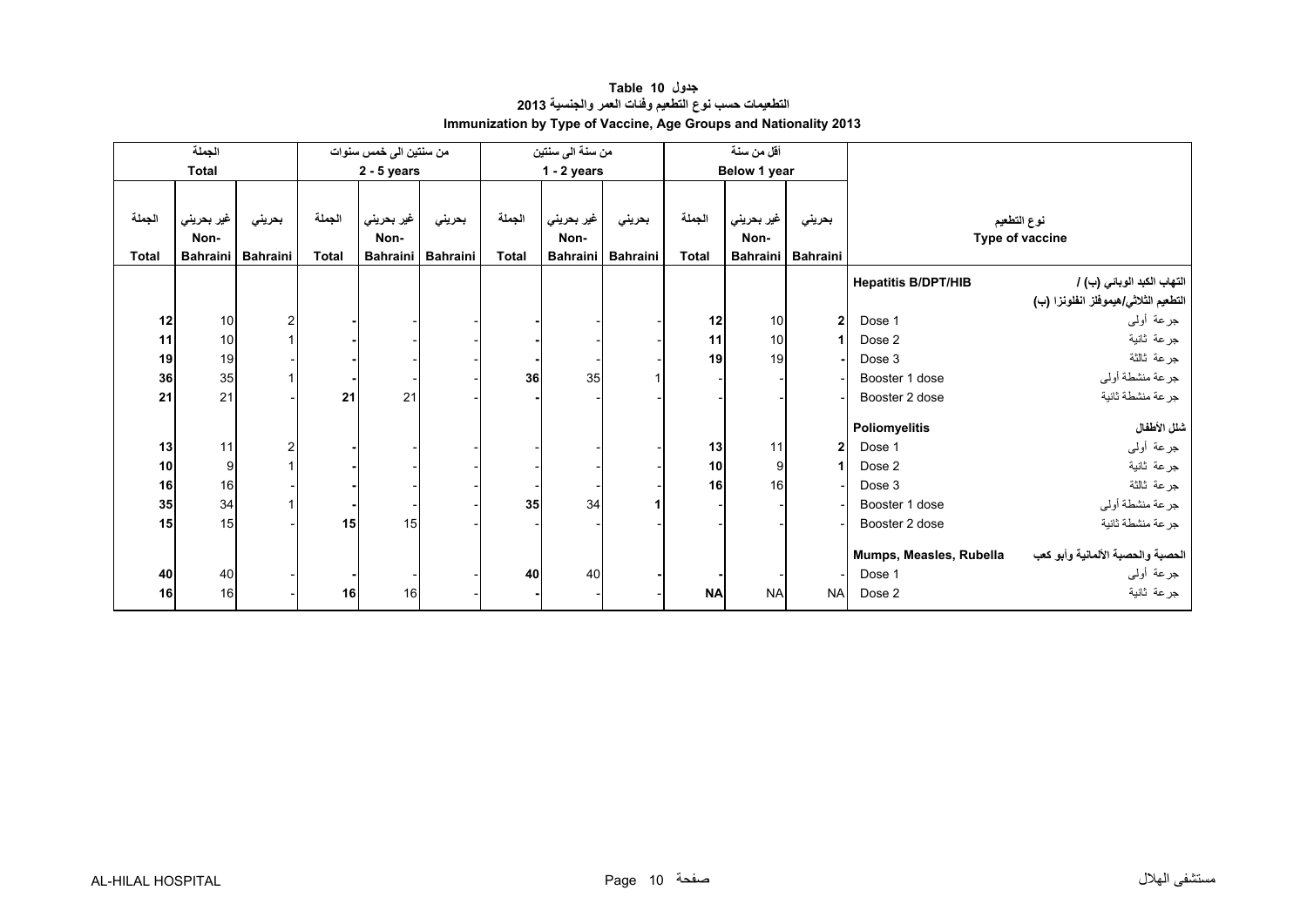**جدول 11 Table الوفيات حسب التشخيص الرئيسي للوفاة ومدة اإلقامة والجنسية والنوع<sup>2013</sup> Deaths by Principal Diagnosis , Length of Stay, Nationality and Sex 2013** 

<span id="page-9-0"></span>

| الجملة       |            |        | 48 ساعة فاكثر |               |                | أقل من 48 ساعة   |            |            |                 |      |                                                  | رمز           |
|--------------|------------|--------|---------------|---------------|----------------|------------------|------------|------------|-----------------|------|--------------------------------------------------|---------------|
| <b>Total</b> |            |        |               | 48 hrs & over |                | Less than 48 hrs |            |            |                 |      |                                                  | التصنيف       |
| الجملة       | غير بحريني | بحريني | الجملة        | غير بحريني    | بحريني         | الجملة           | غير بحريني | بحريني     | النوع           |      | التشخيص الرئيسي للوفاة                           | <b>ICD10-</b> |
| <b>Total</b> | Non-Bah    | Bah    | <b>Total</b>  | Non-Bah       | Bah            | <b>Total</b>     | Non-Bah    | <b>Bah</b> | <b>Sex</b>      |      | <b>Principal Diagnosis of Death</b>              | Code          |
|              |            |        |               |               |                |                  |            |            | - Male          | ذكر  | أمراض الدم وأعضاء تكوين الدم واضطرابات           | D50-D89       |
|              |            |        |               |               |                |                  |            |            | -Female         | أنثى | معينة تكتنف أجهز ة المناعة                       |               |
|              |            |        |               |               |                |                  |            |            | - Total         | جملة | Diseases of the blood & blood-forming organs and |               |
|              |            |        |               |               |                |                  |            |            |                 |      | disorder involving immune mechanism              |               |
|              |            |        |               |               |                |                  |            |            | - Male          | ذكر  | أمراض الجهاز العصبي                              | G00-G99       |
|              |            |        |               |               |                |                  |            |            | - <b>Female</b> | أنثى | Diseases of the nervous system                   |               |
|              |            |        |               |               |                |                  |            |            | - Total         | جملة |                                                  |               |
|              |            |        |               |               |                |                  |            |            |                 |      |                                                  |               |
|              |            |        |               |               |                |                  |            |            | - Male          | ذكر  | أمراض الجهاز الدوري                              | $100 - 199$   |
|              |            |        |               |               |                |                  |            |            | 1 Female        | أنثى | Diseases of the circulatory system               |               |
|              |            |        |               |               |                | 5                |            |            | 1 Total         | جملة |                                                  |               |
|              |            |        |               |               |                |                  |            |            | - Male          | ذكر  | أمراض الجهاز التنفسي                             | J00-J99       |
|              |            |        |               |               |                |                  |            |            | - Female        | أنثى | Diseases of the respiratory system               |               |
|              |            |        |               |               |                |                  |            |            | - Total         | جملة |                                                  |               |
|              |            |        |               |               |                |                  |            |            |                 |      |                                                  |               |
| 6            |            |        | 2             |               | $\overline{2}$ | 4                |            |            | - Male          | ذكر  |                                                  |               |
|              |            |        |               |               |                |                  |            |            | 1 Female        | أننى | الجملة<br><b>Total</b>                           |               |
|              |            |        | 3             |               | 3              | 5                |            |            | 1 Total         | جملة |                                                  |               |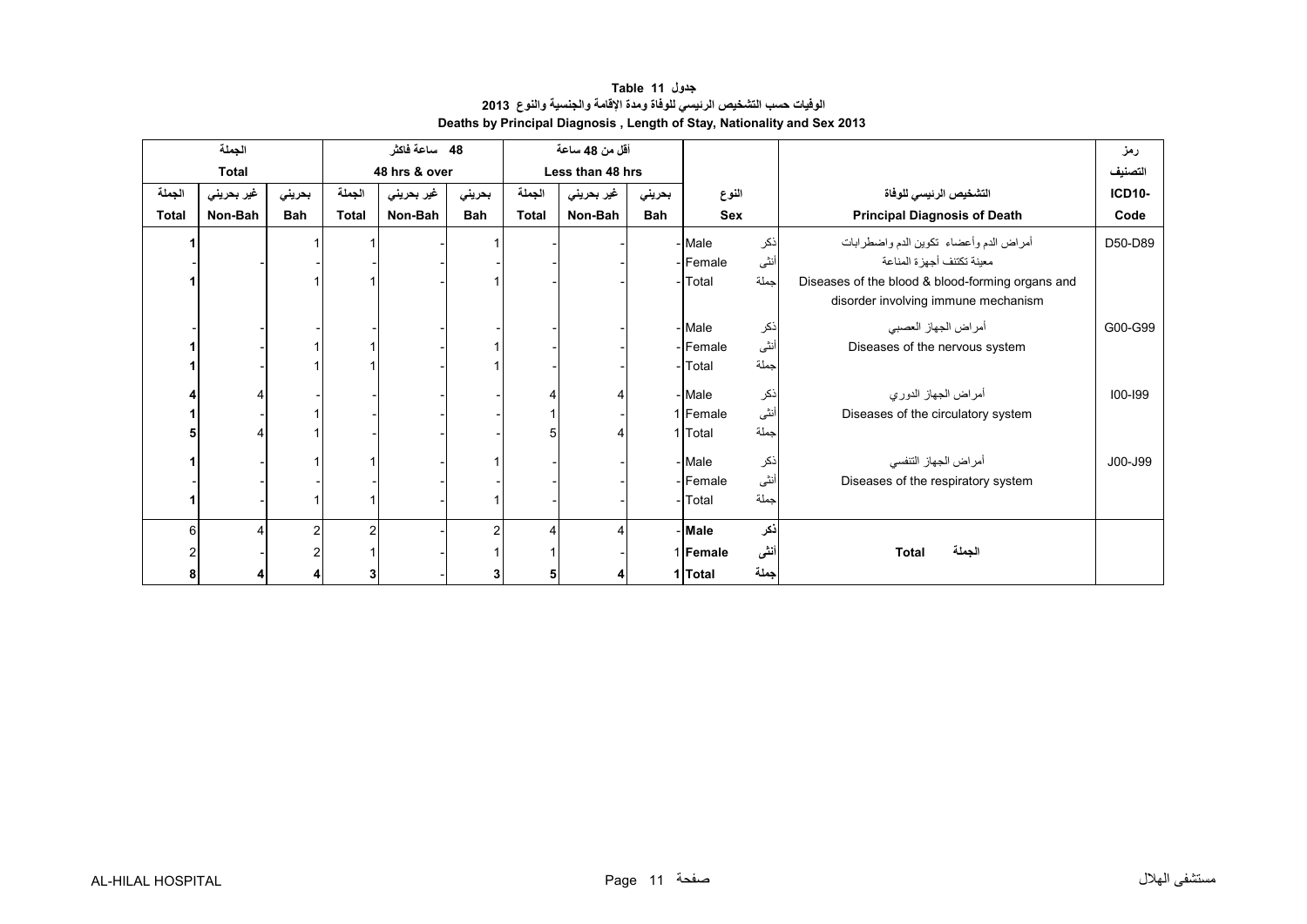**جدول 12 Table الخروج (أحياء وأموات) حسب التشخيص الرئيسي والجنسية والنوع<sup>2013</sup> Discharges (Alive and Dead) by Principal Diagnosis, Nationality and Sex 2013** 

<span id="page-10-0"></span>

| الأجمالي     | <b>Total</b> |       |           |       | Non-Bahraini الجملة |       |          | Bahraini   غير بحريني |             |       |          | حريني |                                                                                                                                                                | رمز      |
|--------------|--------------|-------|-----------|-------|---------------------|-------|----------|-----------------------|-------------|-------|----------|-------|----------------------------------------------------------------------------------------------------------------------------------------------------------------|----------|
| العام        | Female       |       | Male أنشى |       | Female دکر          |       | Male أنش |                       | Female أذكر |       | Male أنش |       |                                                                                                                                                                | التصنيف  |
| Grand        | میت          | حى    | میت       | حى    | میت                 | حى    | میت      | حى                    | میت         | حى    | میت      | حى    | التشخيص الرنيسى                                                                                                                                                | $ICD-10$ |
| <b>Total</b> | <b>Dead</b>  | Alive | Dead      | Alive | Dead                | Alive | Dead     | Alive                 | Dead        | Alive | Dead     | Alive | <b>Principal Diagnosis</b>                                                                                                                                     | Code     |
| 102          |              | 34    |           | 68    |                     | 12    |          | 44                    |             | 22    |          | 24    | الأمراض المعدية والطفيلية<br>Infectious & parasitic diseases                                                                                                   | A00-B99  |
|              |              |       |           |       |                     |       |          |                       |             |       |          |       | الأورام<br>Neoplasms                                                                                                                                           | C00-D48  |
| 17           |              | 61    |           | 10    |                     |       |          |                       |             |       |          |       | أمراض الدم وأعضاء تكوين الدم<br>واضطرابات معينة تكتنف أجهزة المناعة<br>Diseases of the blood & blood-forming organs<br>and disorder involving immune mechanism | D50-D89  |
| 64           |              | 30    |           | 34    |                     | 14    |          | 16                    |             | 16    |          | 18    | أمراض الغدد الصماء والتغذية والتمثيل الغذائبي<br>Endocrine, Nutritional & Metabolic Diseases                                                                   | E00-E90  |
| 11           |              |       |           |       |                     |       |          |                       |             |       |          |       | الاضطرابات العقلية والسلوكية<br>Mental & behavioural disorder                                                                                                  | F00-F99  |
| 49           |              | 18    |           | 30    |                     |       |          | 20                    |             | 11    |          | 10    | أمراض الجهاز العصبي<br>Diseases of the nervous system                                                                                                          | G00-G99  |
| 11           |              |       |           |       |                     |       |          |                       |             |       |          |       | أمراض العين وملحقاتها<br>Diseases of the Eye and Adnexa                                                                                                        | H00-H59  |
| 116          |              | 45    |           | 71    |                     | 26    |          | 51                    |             | 19    |          | 20    | الاضطرابات بالإذن والنتوء الحلمي<br>Diseases of the Ear and Mustoid process                                                                                    | H60-H95  |
| 77           |              | 25    |           | 47    |                     | q     |          | 28                    |             | 16    |          | 19    | أمراض الجهاز الدوري<br>Diseases of the circulatory system                                                                                                      | 100-199  |
| 458          |              | 174   |           | 283   |                     | 71    |          | 169                   |             | 103   |          | 114   | أمراض الجهاز التنفسي<br>Diseases of the respiratory system                                                                                                     | J00-J99  |
| 517          |              | 194   |           | 323   |                     | 61    |          | 188                   |             | 133   |          | 135   | أمراض الجهاز الهضمى<br>Diseases of the digestive system                                                                                                        | K00-K93  |
| 81           |              | 36    |           | 45    |                     | 18    |          | 23                    |             | 18    |          | 22    | أمراض الجلد والنسيج الخلوي تحت الجلد<br>Diseases of the skin & subcutaneous tissue                                                                             | L00-L99  |